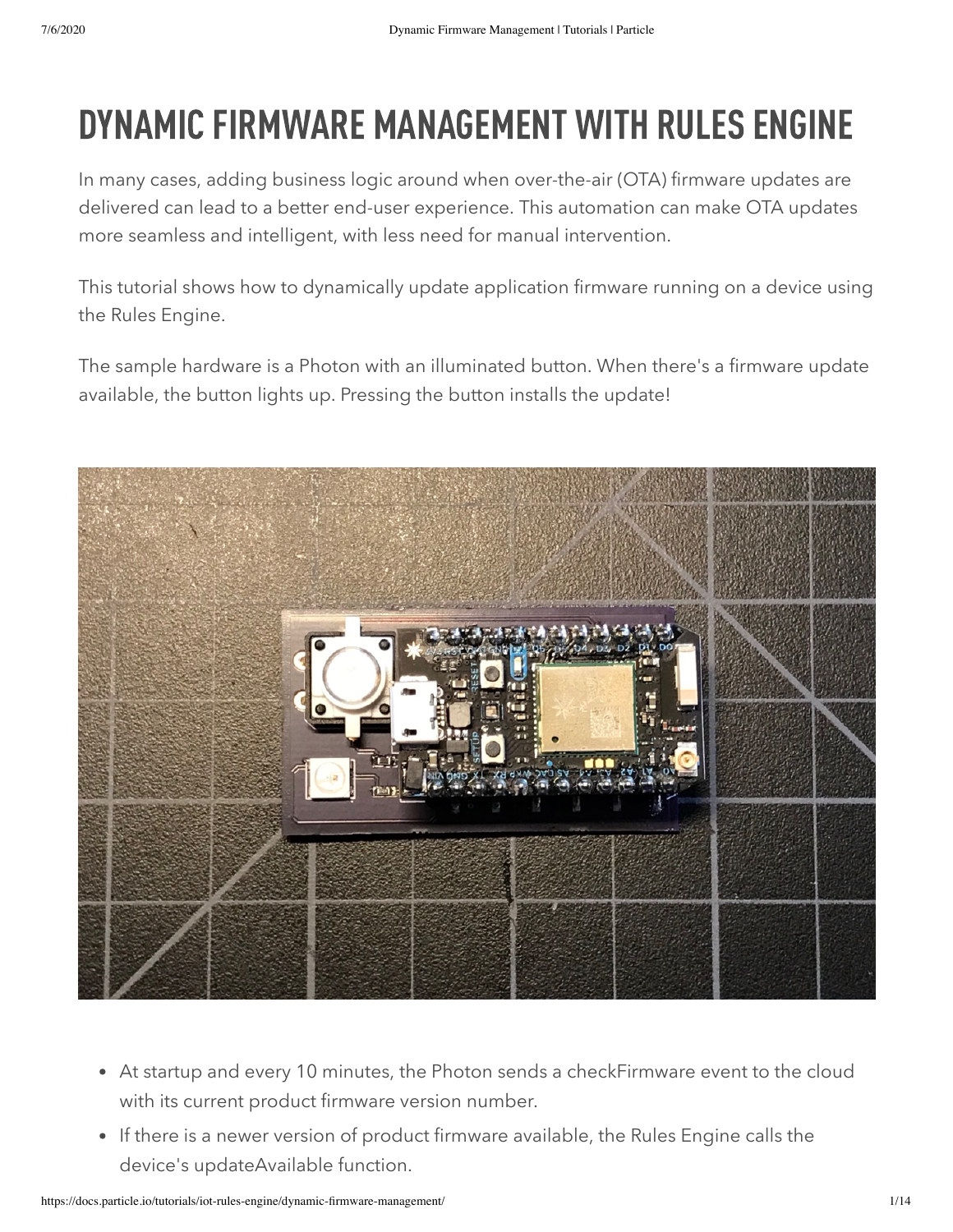- The function handler turns on the LED within the button. This is the there's a firmware update available for this device signal.
- As soon as the user presses the illuminated button, the Rules Engine will initiate a lock and flash for the device, causing it to be updated.



The Rules Engine flow has three parts:

- Getting the firmware version list
- Handling the checkFirmware event
- Handling the updateFirmware event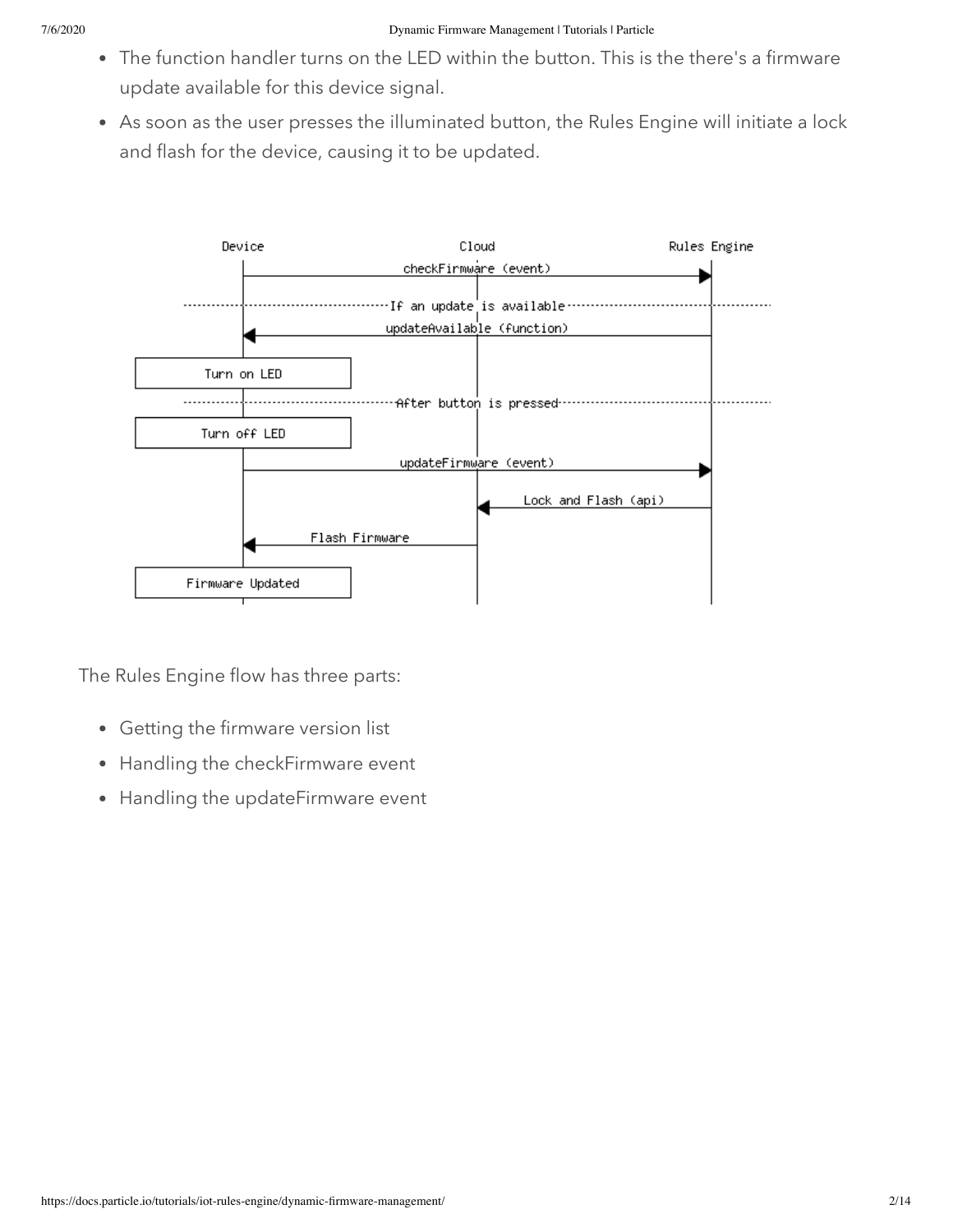

Drag the Copy Rules button into the Rules Engine window to create the flow automatically, or you can create the flow from scratch with the steps below.

Copy Rules

## Getting the firmware version list

In this section we'll get the list of firmware versions using the Particle cloud API and save the version number of the most recent version.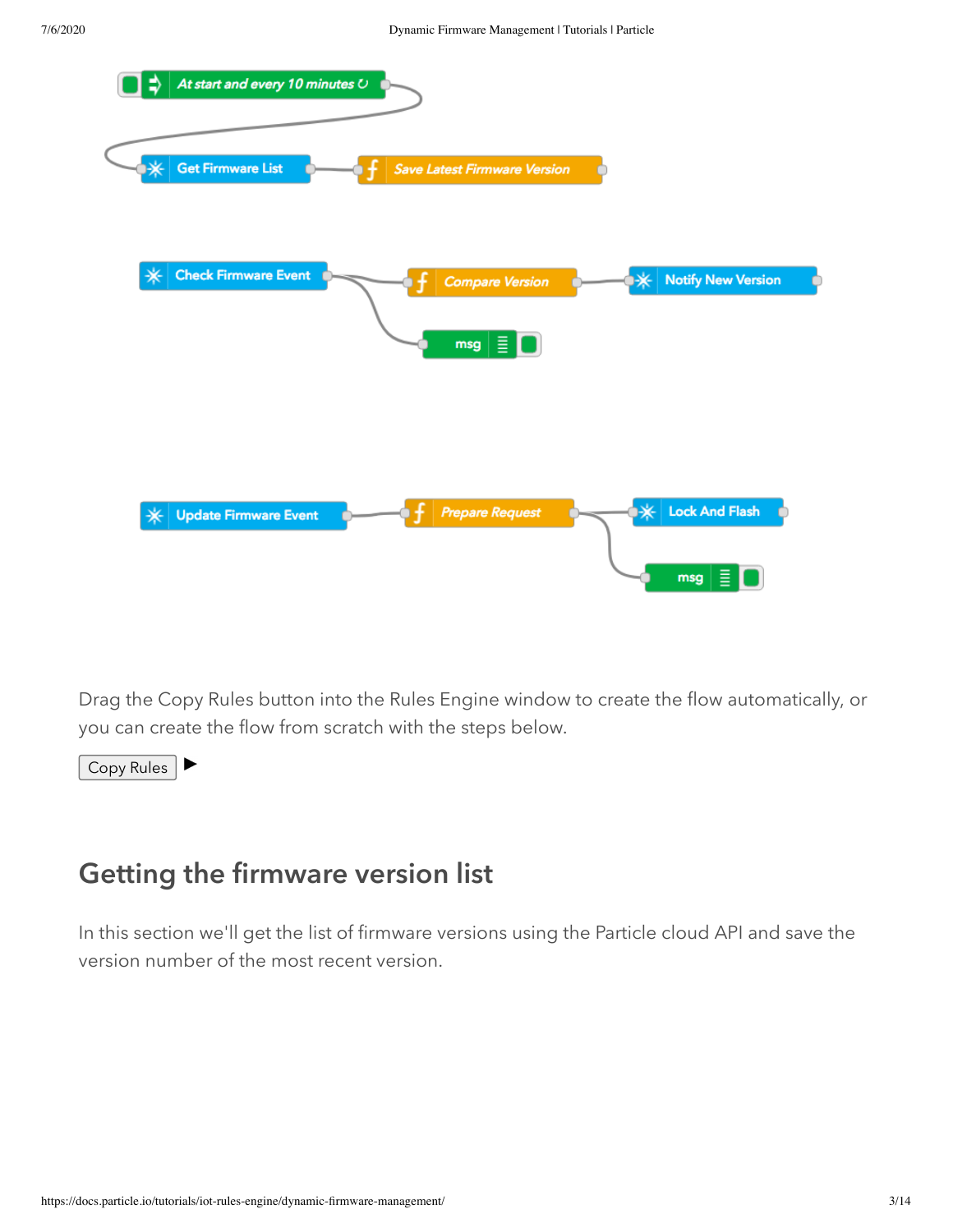

- In the Input section, drag an inject node into the workspace.
- Double click to edit
- Set Inject once after 2 seconds
- Set Repeat interval
- Set every 10 minutes

This will retrieve the list of firmware versions at startup and every 10 minutes thereafter.

| Edit inject node       |                                                           |  |  |
|------------------------|-----------------------------------------------------------|--|--|
| <b>DELETE</b>          | <b>DONE</b><br><b>CANCEL</b>                              |  |  |
| $\vee$ NODE PROPERTIES |                                                           |  |  |
| Payload                | $a$ <sub>z</sub>                                          |  |  |
| <b>三 Topic</b>         |                                                           |  |  |
| C' Repeat              | Inject once after 2<br>seconds, then<br>interval<br>÷     |  |  |
|                        | ∸<br>minutes<br>every 10<br>÷<br>$\overline{\phantom{a}}$ |  |  |
| Name                   | At start and every 10 minutes                             |  |  |

- In the Particle section, drag a particle api node into the workspace.
- Double click to edit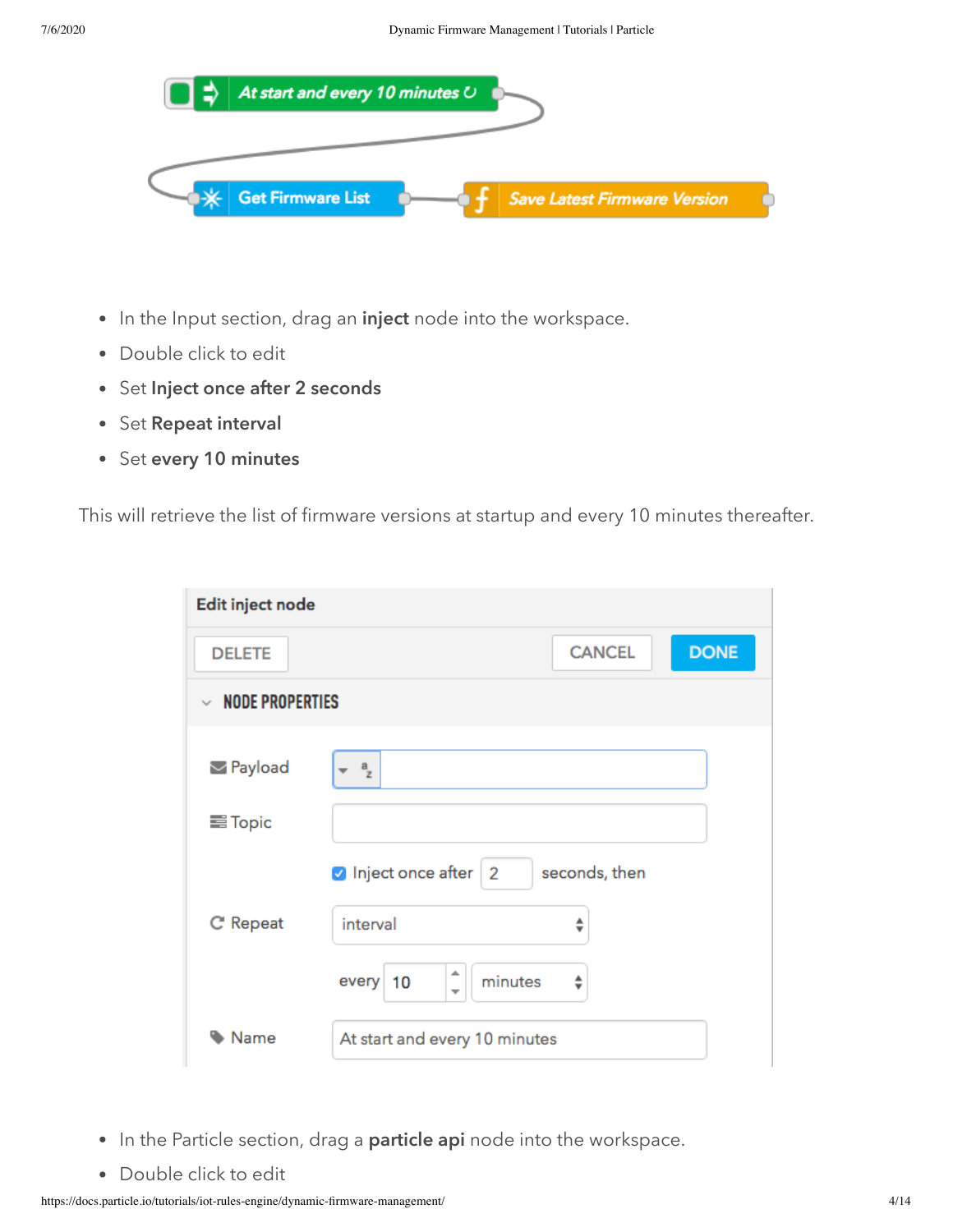- Set your product authentication
- Set Method GET
- Set URL /v1/products/8097/firmware

Make sure you select your product client ID and secret, not your personal account. Also make sure you change 8097 to your product ID.

| Edit particle api node                 |                            |               |   |               |
|----------------------------------------|----------------------------|---------------|---|---------------|
| <b>DELETE</b>                          |                            | <b>CANCEL</b> |   | <b>DONE</b>   |
| <b>NODE PROPERTIES</b><br>$\checkmark$ |                            |               |   |               |
| Name                                   | Get Firmware List          |               |   |               |
| & Auth                                 | rulesengine-9452           |               | ÷ | $\mathcal{S}$ |
| <b>■Method</b>                         | <b>GET</b>                 | ≜             |   |               |
| <b>O</b> URL                           | /v1/products/8097/firmware |               |   |               |

- In the Function section, drag a function node into the workspace. Note that this is a function function, not a Particle function!
- Set the function to:

```
var latest = 0;
for(var ii = 0; ii < msg.payload.length; ii++) {
    if (msg.payload[ii].version > latest) {
        latest = msg.payload[ii].version;
    }
}
flow.set('latestFirmwareVersion', latest);
msg.payload = latest;
return msg;
```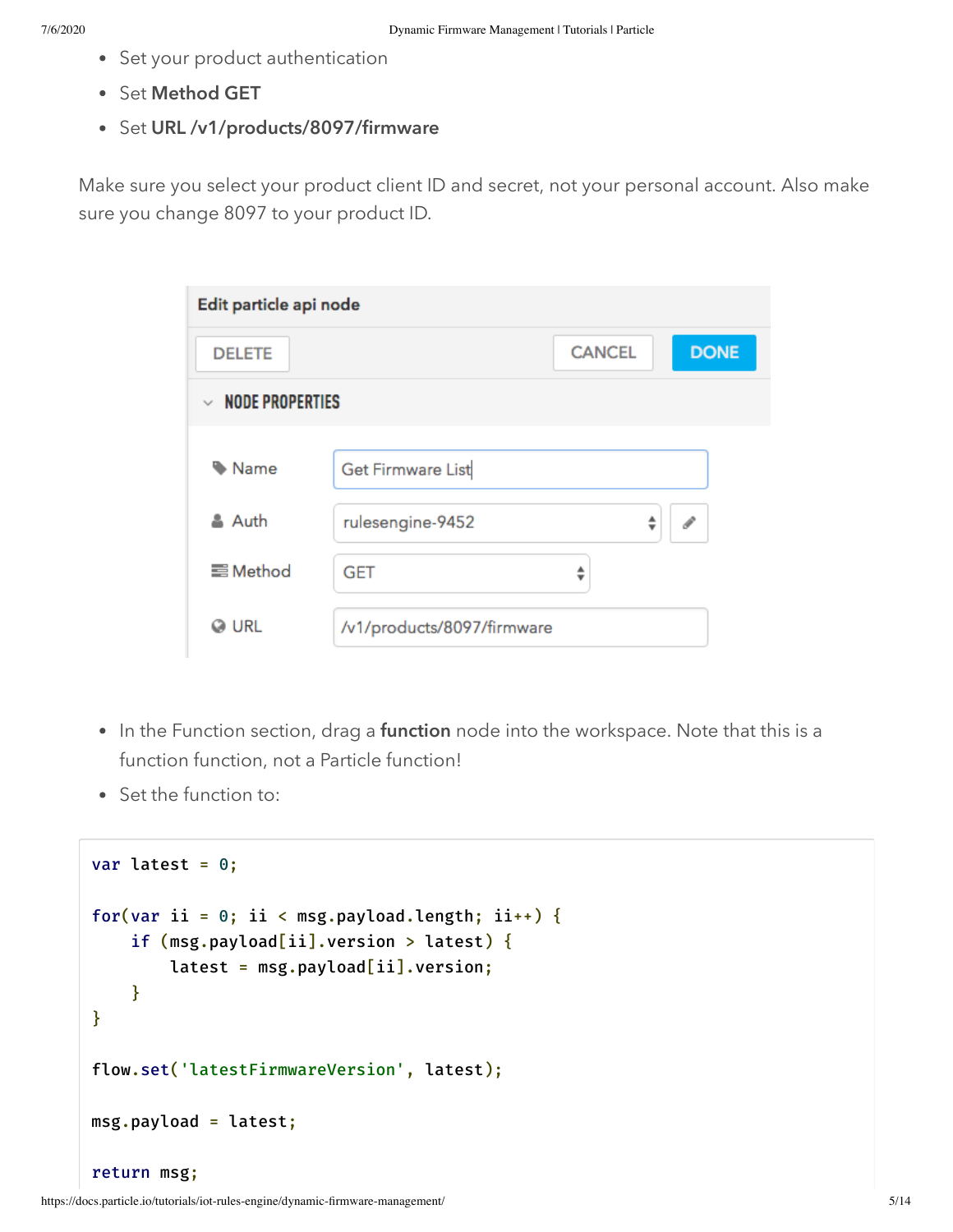This saves the latest version number the flow variable lastestFirmwareVersion so it can be used by other parts of the flow.



### Handling the checkFirmware event

In this section we'll handle the checkFirmware event that the device sends to the cloud when it wants to know if there's new firmware.

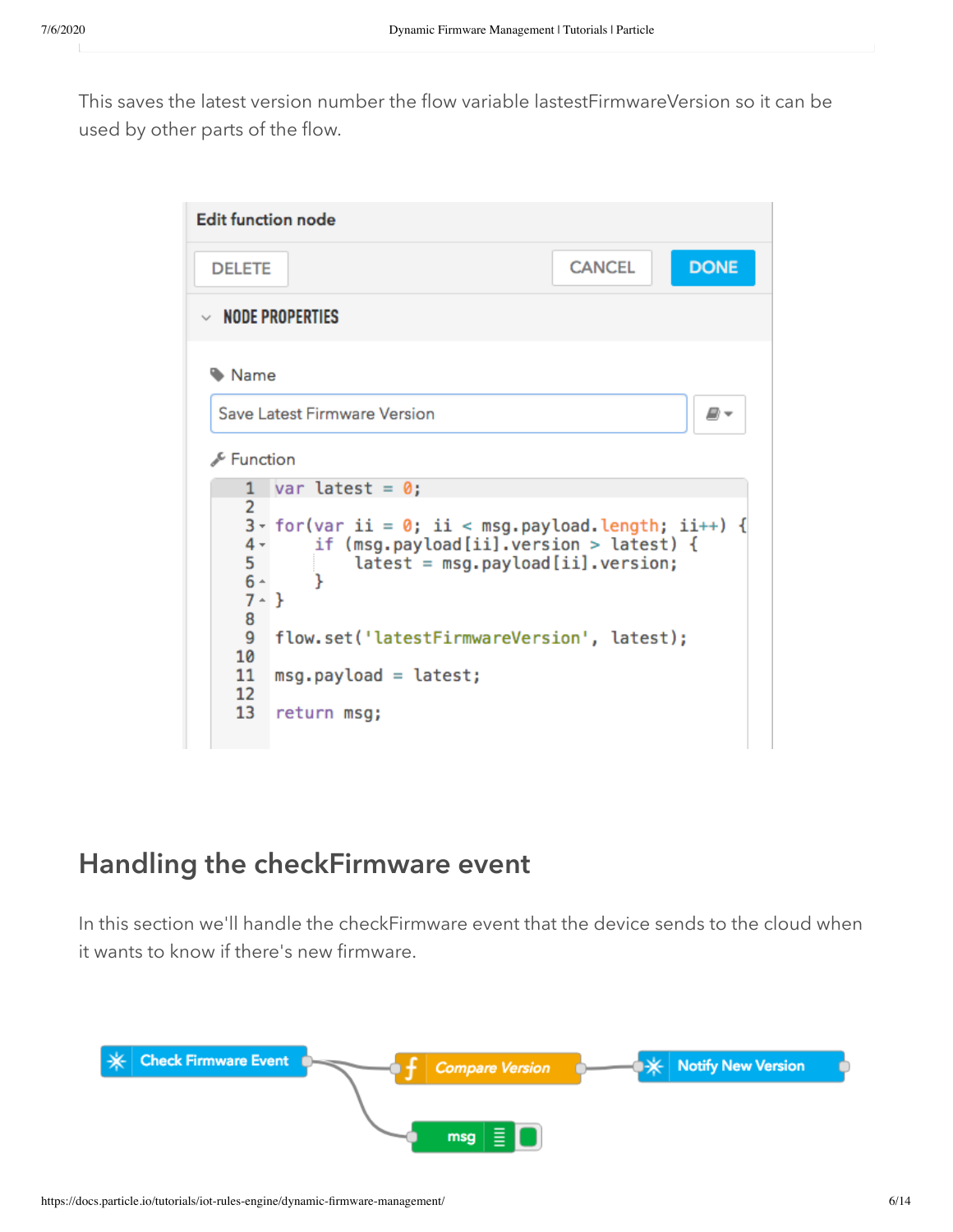- From the Particle group, drag a subscribe node to the workspace.
- Double click to edit.
- Set the Name, Auth, and Event ("checkFirmware").
- Leave the Device field blank (allow all devices)
- Set the Scope to Product and set your Product ID (mine is 8097).

| Edit subscribe node         |                             |               |               |  |
|-----------------------------|-----------------------------|---------------|---------------|--|
| <b>DELETE</b>               |                             | <b>CANCEL</b> | <b>DONE</b>   |  |
| $\vee$ NODE PROPERTIES      |                             |               |               |  |
| Mame                        | <b>Check Firmware Event</b> |               |               |  |
| & Auth                      | rulesengine-9452            | ÷             | $\mathcal{I}$ |  |
| $\blacktriangleright$ Event | checkFirmware               |               |               |  |
| <b>Device</b>               | Device name or ID           |               |               |  |
| ◎ Scope                     | <b>O</b> Product<br>User    |               |               |  |
| <i>မိ</i> ဳ Product         | 8097                        |               |               |  |

- In the Function section, drag a function node into the workspace. Note that this is a function function, not a Particle function!
- Set the function to:

var deviceFirmwareVersion = parseInt(msg.payload); var latestFirmwareVersion = flow.get('latestFirmwareVersion'); if (!latestFirmwareVersion || deviceFirmwareVersion >= latestFirmwareVersion) { // No latest firmware version, or it's the same or newer return null;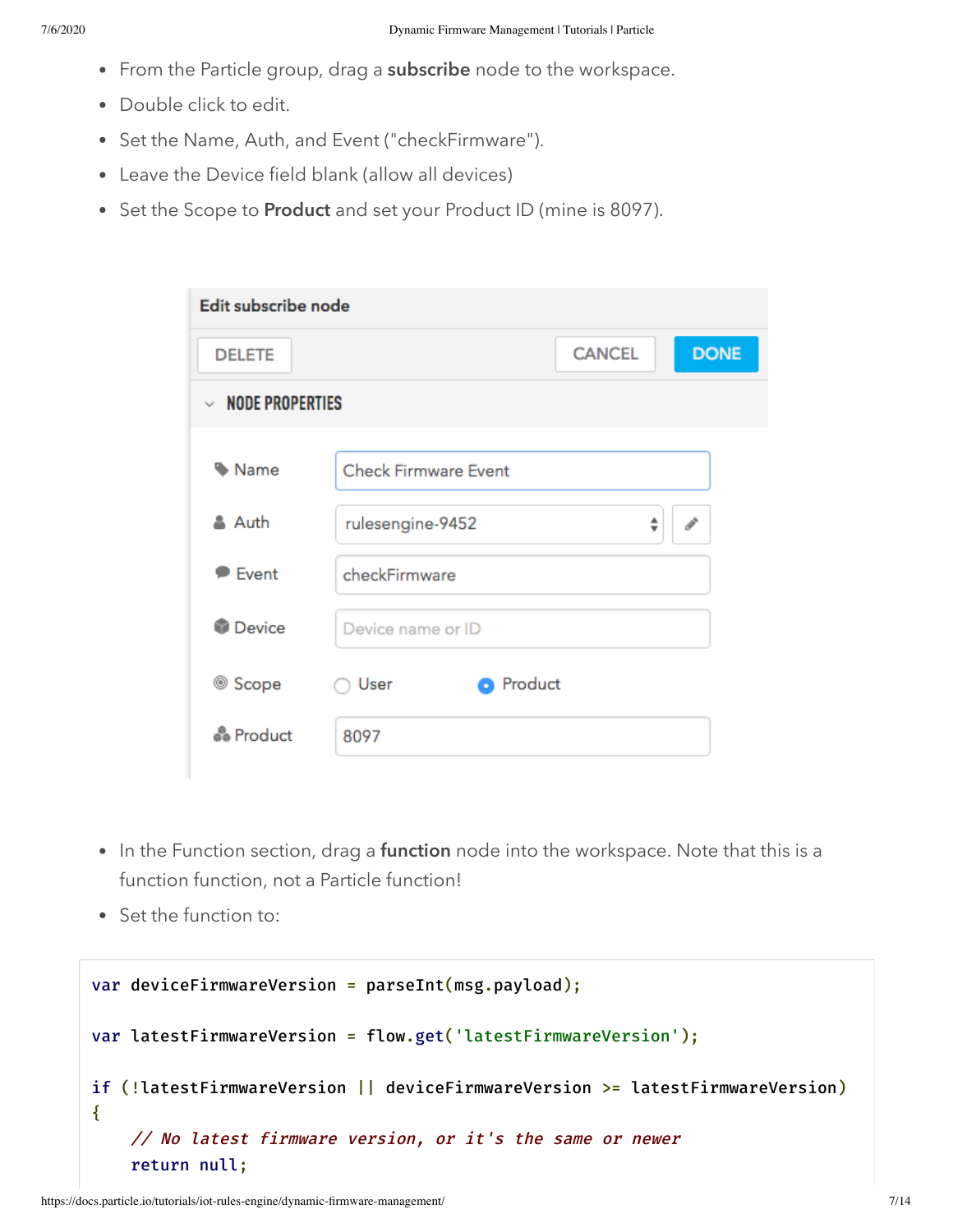```
}
msg.argument = ''; // latestFirmwareVersion;
return msg;
```
What this does is compare the firmware version sent from the device (deviceFirmwareVersion) to the latestFirmwareVersion that the previous flow generated.

If there is no update available, the flow returns null, which means the remainder of the nodes in the flow will not be executed.

If there is an update, control will pass to the next node.

| <b>Edit function node</b> |                                                                                                                          |               |             |  |
|---------------------------|--------------------------------------------------------------------------------------------------------------------------|---------------|-------------|--|
| <b>DELETE</b>             |                                                                                                                          | <b>CANCEL</b> | <b>DONE</b> |  |
|                           | $\vee$ node properties                                                                                                   |               |             |  |
| Name                      |                                                                                                                          |               |             |  |
|                           | <b>Compare Version</b><br>o -                                                                                            |               |             |  |
| Function                  |                                                                                                                          |               |             |  |
|                           | $var$ device Firm ware Version = parse Int (msg. pay load                                                                |               |             |  |
| 2<br>$\overline{3}$<br>4  | $var$ latestFirmwareVersion = flow.get('latestFirm                                                                       |               |             |  |
| 7                         | 5- if (!latestFirmwareVersion    deviceFirmwareVers<br>6<br>// No latest firmware version, or it's the s<br>return null; |               |             |  |
| 9                         | $8 - \}$                                                                                                                 |               |             |  |
| 10<br>11                  | $msg.arange = '''; // latest FirmwareVersion;$                                                                           |               |             |  |
| 12                        | return msg;                                                                                                              |               |             |  |

- From the Particle group, drag a function node to the workspace. Note that this one is a Particle function, not a Function function!
- Double click to edit.
- Set the Name, Auth, and function ("updateAvailable")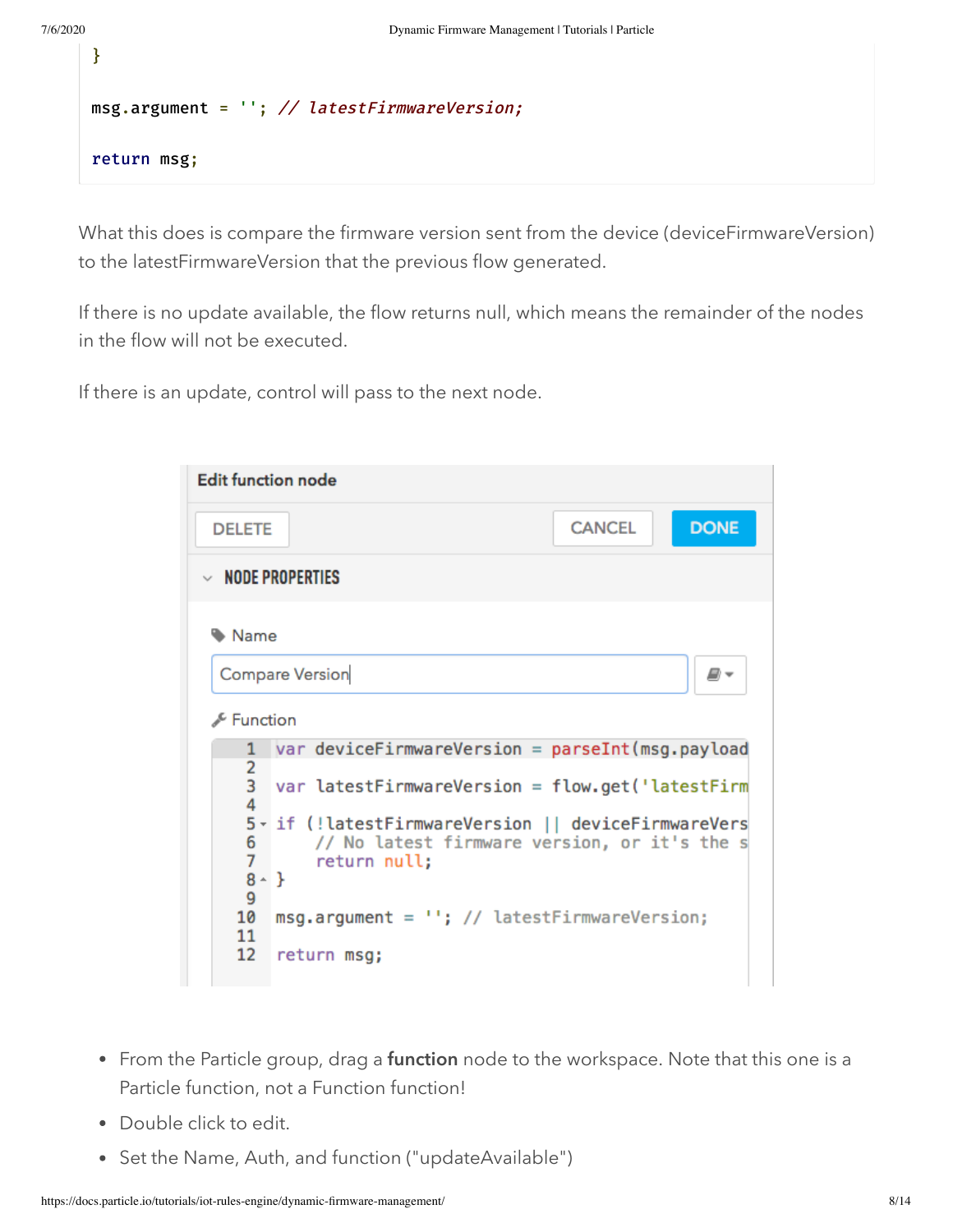• Set the Scope to Product and set your Product ID (mine is 8097).

This node uses the Particle function to call the updateAvailable function handler in the device firmware. This turns on the LED in the button so the user knows there is an update available.

| <b>Edit function node</b>               |                                        |  |  |
|-----------------------------------------|----------------------------------------|--|--|
| <b>DELETE</b>                           | <b>DONE</b><br><b>CANCEL</b>           |  |  |
| <b>NODE PROPERTIES</b><br>$\mathcal{L}$ |                                        |  |  |
|                                         |                                        |  |  |
| Name                                    | <b>Notify New Version</b>              |  |  |
| & Auth                                  | rulesengine-9452<br>÷<br>$\mathcal{P}$ |  |  |
| <b>Function</b>                         | updateAvailable                        |  |  |
| Argument                                | Function argument                      |  |  |
| <b>Device</b>                           | Device name or ID                      |  |  |
| <sup>◎</sup> Scope                      | <b>O</b> Product<br>User               |  |  |
| <i>မိ</i> ဳ Product                     | 8097                                   |  |  |
|                                         |                                        |  |  |

### Handling the updateFirmware event

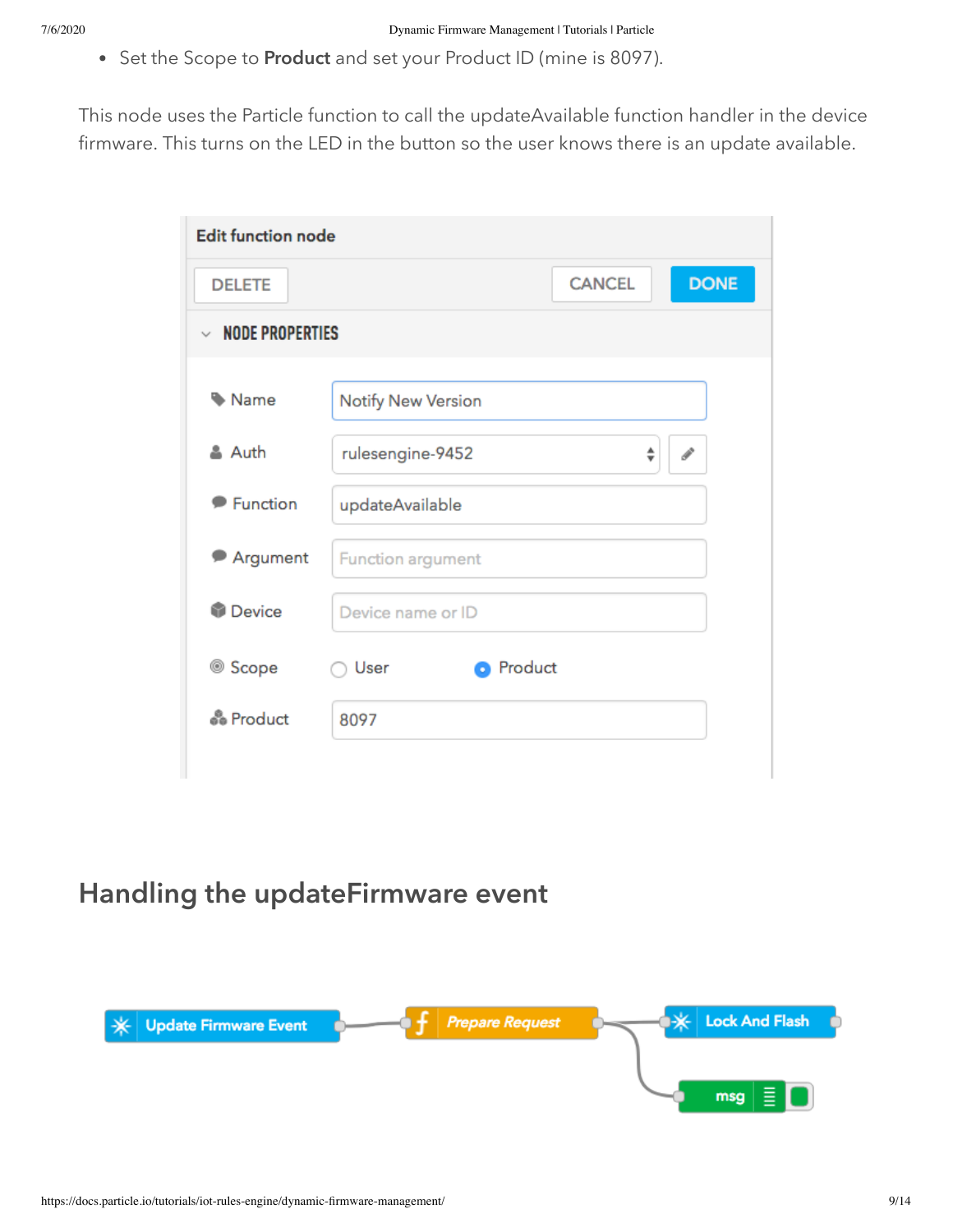This section handles the request from the device to update its firmware now.

- From the Particle group, drag a subscribe node to the workspace.
- Double click to edit.
- Set the Name, Auth, and Event ("updateFirmware").
- Leave the Device field blank (allow all devices)
- Set the Scope to Product and set your Product ID (mine is 8097).

| Edit subscribe node    |                              |  |  |  |
|------------------------|------------------------------|--|--|--|
| <b>DELETE</b>          | <b>DONE</b><br><b>CANCEL</b> |  |  |  |
| $\vee$ NODE PROPERTIES |                              |  |  |  |
| Name                   | Update Firmware Event        |  |  |  |
| & Auth                 | rulesengine-9452<br>÷        |  |  |  |
| $\bullet$ Event        | updateFirmware               |  |  |  |
| <b>Device</b>          | Device name or ID            |  |  |  |
| ◎ Scope                | Product<br>User<br>o         |  |  |  |
| <i>မိ</i> ဳ Product    | 8097                         |  |  |  |

- In the Function section, drag a function node into the workspace. Note that this is a function function, not a Particle function!
- Set the function to:

```
var latestFirmwareVersion = flow.get('latestFirmwareVersion');
msg.url = '/v1/products/8097/devices/' + msg.device;
var req = \{\};
req.desired_firmware_version = latestFirmwareVersion;
```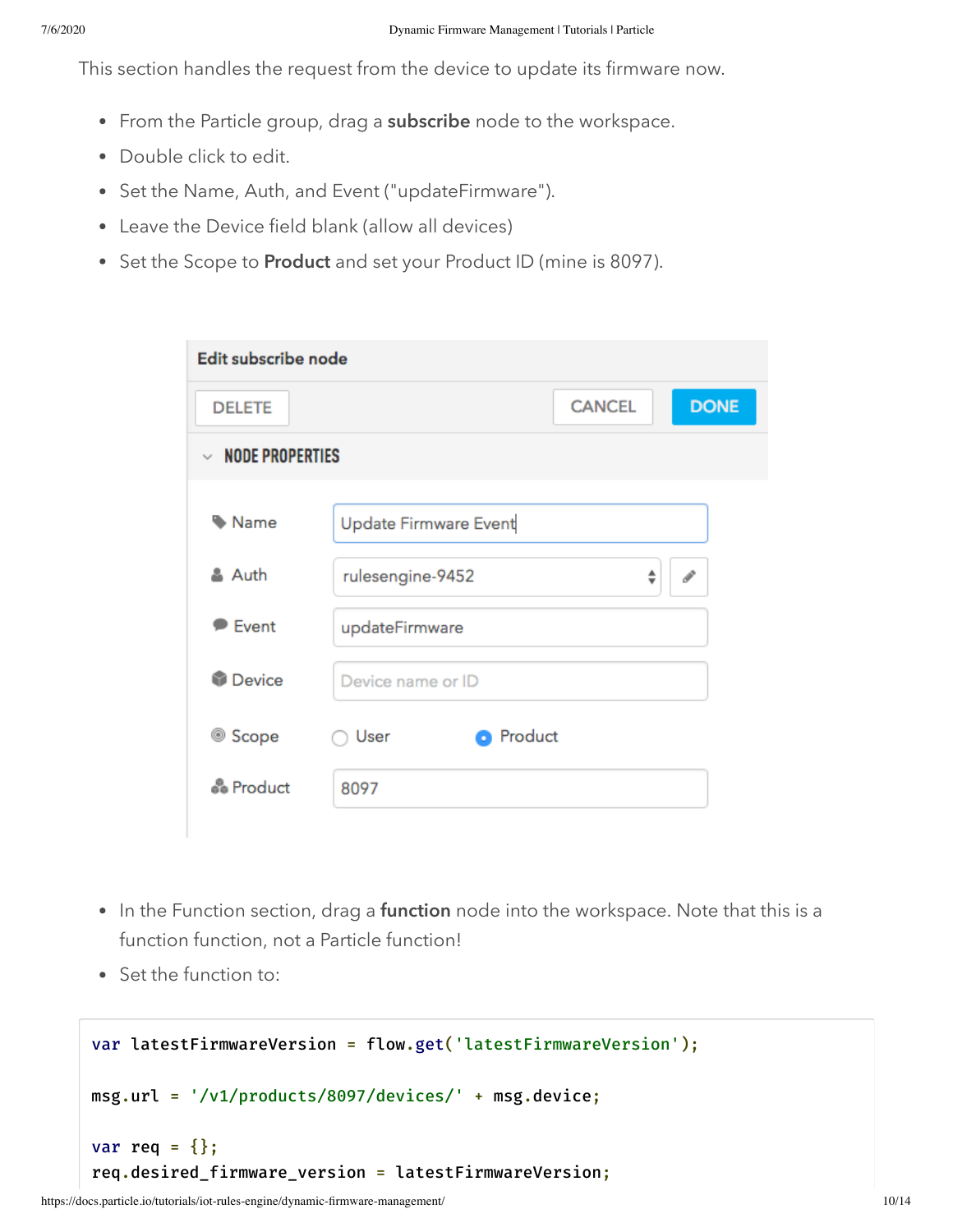```
req.flash = true;
msg.payload = JSON.stringify(req);
return msg;
```
This gets the latest firmware version and then creates a Particle API request to lock and flash that version.

| <b>Edit function node</b>                                                                     |                                                                                                                                                                                                                                                                        |               |             |  |
|-----------------------------------------------------------------------------------------------|------------------------------------------------------------------------------------------------------------------------------------------------------------------------------------------------------------------------------------------------------------------------|---------------|-------------|--|
| <b>DELETE</b>                                                                                 |                                                                                                                                                                                                                                                                        | <b>CANCEL</b> | <b>DONE</b> |  |
|                                                                                               | $\vee$ node properties                                                                                                                                                                                                                                                 |               |             |  |
| Name<br>∱ Function                                                                            | Prepare Request                                                                                                                                                                                                                                                        |               | ₽-          |  |
| 1<br>2<br>3<br>4<br>5<br>6<br>$\overline{7}$<br>8<br>9<br>10<br>11<br>$12 \overline{ }$<br>13 | var latestFirmwareVersion = flow.get('latestFirm<br>$msg.util = ' / v1 / products / 8097 / devices / ' + msg.dev$<br>$var$ req = {};<br>req.desired_firmware_version = latestFirmwareVer<br>$req.flash = true;$<br>$msg.payload = JSON.stringify(req);$<br>return msg; |               |             |  |

- In the Particle section, drag a particle api node into the workspace.
- Double click to edit.
- Set your product authentication.
- Set Method PUT.

You can leave the rest blank as the URL and request are set by the previous node.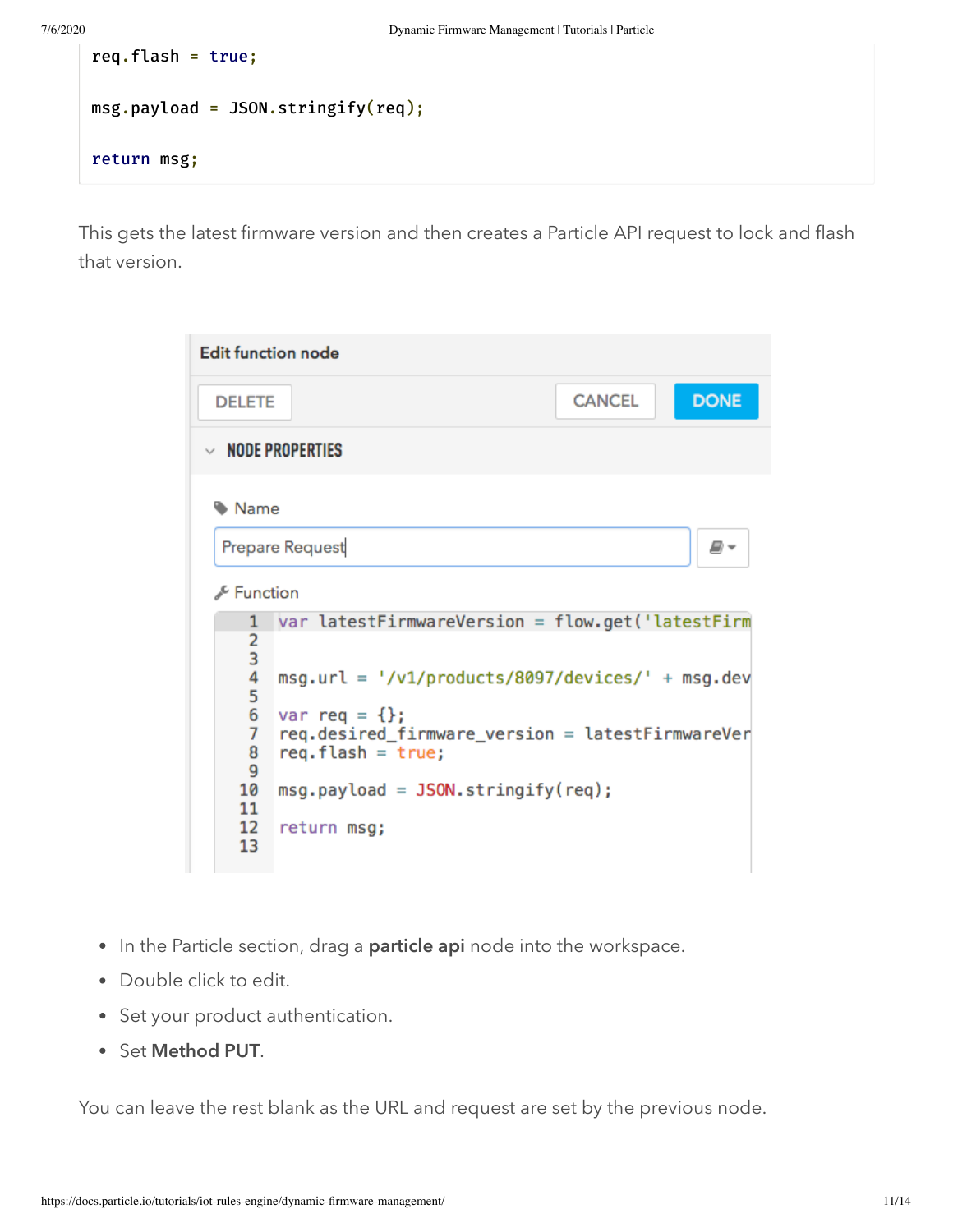| Edit particle api node           |                               |               |   |               |
|----------------------------------|-------------------------------|---------------|---|---------------|
| <b>DELETE</b>                    |                               | <b>CANCEL</b> |   | <b>DONE</b>   |
| <b>NODE PROPERTIES</b><br>$\sim$ |                               |               |   |               |
|                                  |                               |               |   |               |
| Name                             | <b>Lock And Flash</b>         |               |   |               |
| & Auth                           | rulesengine-9452              |               | ÷ | $\mathcal{J}$ |
| <b>三</b> Method                  | <b>PUT</b>                    | ≑             |   |               |
| <b>O</b> URL                     | https://api.particle.io/[url] |               |   |               |

#### Device Firmware

The Photon is programmed with the following code. You can also use [this link](https://go.particle.io/shared_apps/5babba3d3242a9571a001728) to open it in the Particle Web IDE.

```
#include "Particle.h"
// particle compile photon --target 0.8.0-rc.10 --saveTo firmware.bin
PRODUCT_ID(8097);
PRODUCT_VERSION(6);
SYSTEM_THREAD(ENABLED);
#include "neopixel.h"
#include "Debounce.h"
SerialLogHandler logHandler;
const int NEOPIXEL_PIN = D2;
const size_t NEOPIXEL_COUNT = 1;
const int NEOPIXEL_BRIGHTNESS = 15;
Adafruit_NeoPixel strip(NEOPIXEL_COUNT, NEOPIXEL_PIN, WS2812B);
Debounce button;
```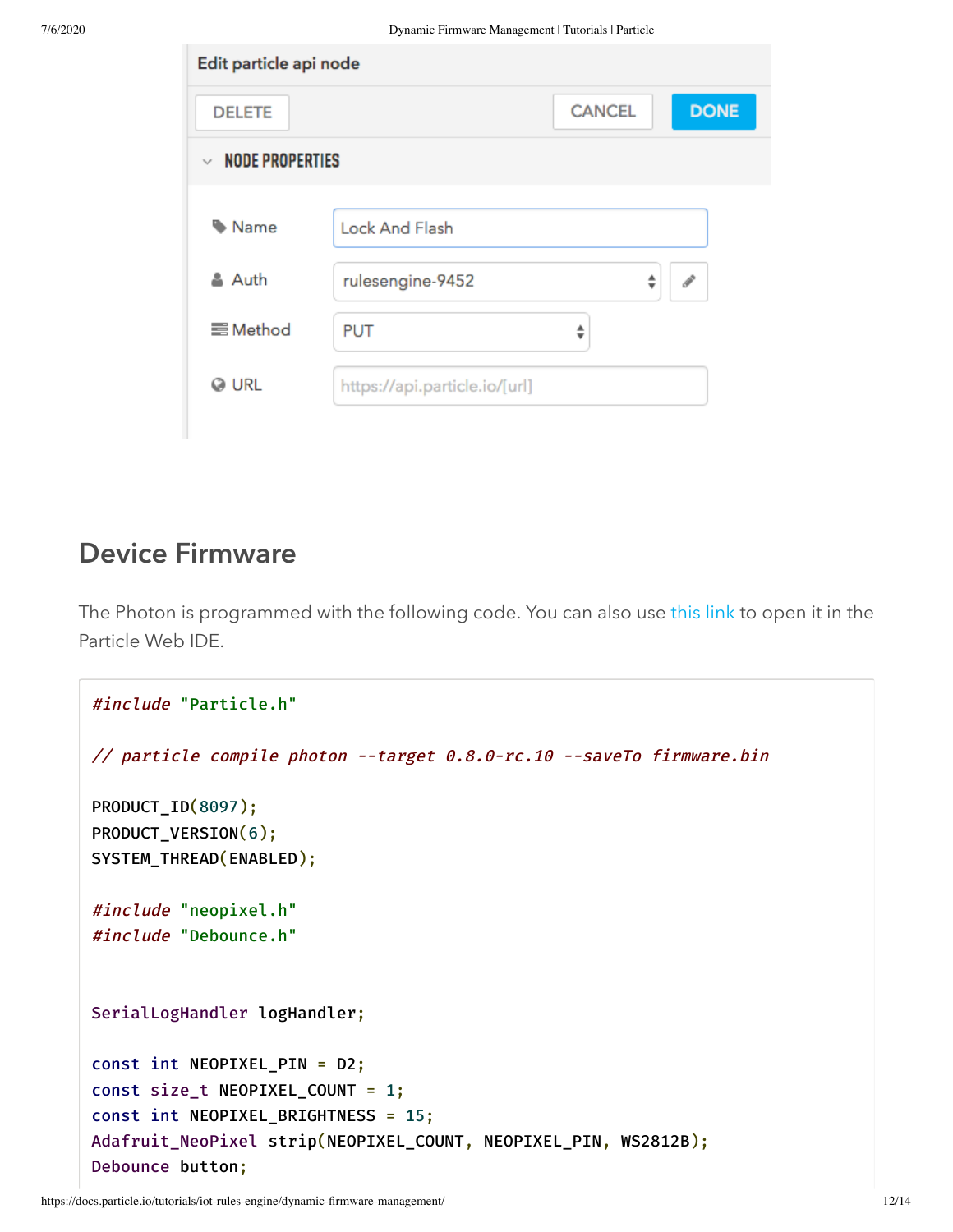```
const int SWITCH_IN_PIN = D5;
const int SWITCH_LED_PIN = D3;
const unsigned long VERSION_CHECK_PERIOD_MS = 10 * 60 * 1000; // Every 10
minutes
unsigned long lastVersionCheck = 0;
unsigned long versionCheckPeriod = 10000; // Initially 10 seconds
bool updateAvailable = false;
extern uint16_t __system_product_version; // This is where PRODUCT_VERSION is
saved to
int updateAvailableHandler(String param);
void setup() {
    Serial.begin();
    Particle.function("updateAvailable", updateAvailableHandler);
    button.attach(SWITCH_IN_PIN, INPUT_PULLUP);
    pinMode(SWITCH_LED_PIN, OUTPUT);
    digitalWrite(SWITCH_LED_PIN, LOW);
    strip.setBrightness(NEOPIXEL_BRIGHTNESS);
    strip.begin();
}
void loop() {
    if (button.update() \delta\delta button.fell()) {
        Log.info("button pressed");
        if (updateAvailable \delta\delta Particle.connected()) {
            updateAvailable = false;
            digitalWrite(SWITCH_LED_PIN, LOW);
            Particle.publish("updateFirmware", "", PRIVATE);
        }
    }
    if (millis() - lastVersionCheck >= versionCheckPeriod) {
        lastVersionCheck = millis();
```